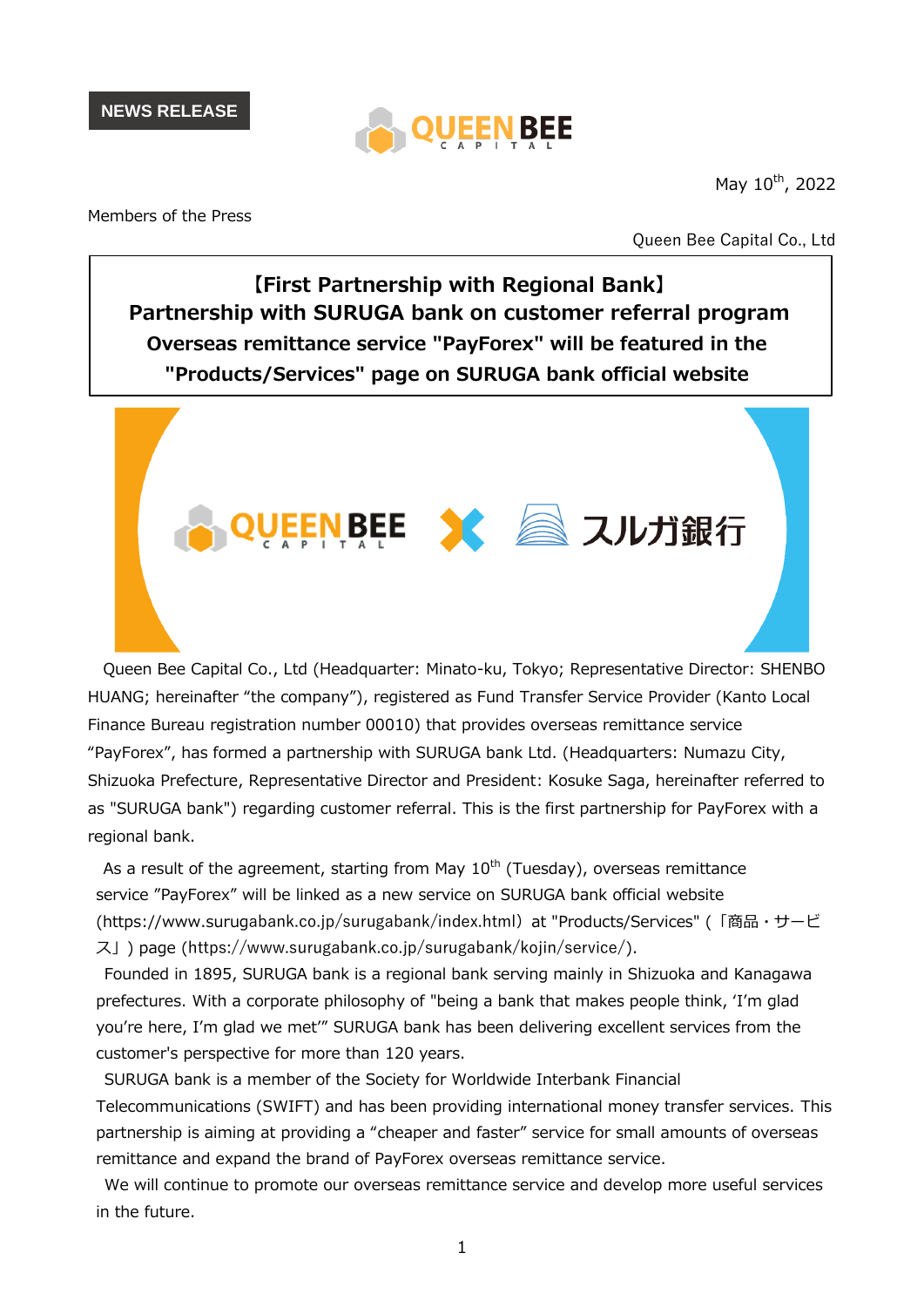## **■Introduction of "PayForex"**

PayForex, as a 24-hour internet-based overseas remittance service, providing money transfer service to overseas bank accounts, with cost-efficient and speedy features than traditional banking services. Meanwhile, it stands out for the wide range of remittance destinations and currencies, along with multi-language support.

# **【Features of "PayForex"】**

## **■A wide coverage of currencies & countries**

Remittance to over 200 countries and regions, and over 35 currencies are available. (As of May 1 st, 2022)

## **■Speedy Remittance**

Fund is able to be received within 24 hours in about 27 countries and the EU areas. In addition to "Bank Transfer", "Cash Pickup", "E-Wallet" and "Home Delivery" are available in some areas such as Philippines and Vietnam.

## **■Low-cost remittance fees※<sup>1</sup>**

We offer competitive low-cost remittance fee for users. For example, when making a remittance of 100,000 yen, the remittance fee to the Philippines is 1,000 yen and to Vietnam is 700 yen. ※1 Remittance fees are revised frequently. See the fee list below for the most up-to-date information. PayForex remittance fee list https://www1.payforex.net/en/todayfee-en/

## **■Multi-language support**

In addition to Japanese, the overseas remittance transaction screen can also be displayed in English, Chinese (simplified), Indonesian, Thai, Tagalog, Vietnamese, Bengali, Mongolian, Burmese. The call center also offers support not only in Japanese but also in an abundance of languages for foreign customers: English, Chinese, Indonesian, Thai, Tagalog, Nepalese, Vietnamese, Bengali and Malay.

#### **■Fund safeguarded**

PayForex is regulated by Security Deposits system defined in Payment Services Act, and is conducting Guarantee Contract of Security Deposits with SMBC, so your funds will be well secured.

#### **■Global Pay Bills/ Mobile Top-up**

Users are allowed to pay global bills (Electricity/ Water/ Gas/ Landline fee) from PayForex account. And Mobile top-up is available with about 870 carries in 153 countries.

## **■Commemorative Promotion**

To commemorate the launching of this partnership, we will start a FREE remittance fee promotion from today onwards. 5 FREE remittance fee coupons will be granted to those who applied through SURUGA bank and registered for PayForex.



- ※ This campaign is sponsored by Queen Bee Capital Co.,Ltd
- ※ FREE remittance fee coupon will be automatically granted after the completion of PayForex member registration.
- $\%$  Coupon giving out period:: Customer who registered from 10<sup>th</sup> May 2022 (Tuesday) to 10<sup>th</sup> August 2022 (Wednesday) ※ Coupon expiration date:90days after registration completed.
- ※ Each customer can receive at most 5 coupons.